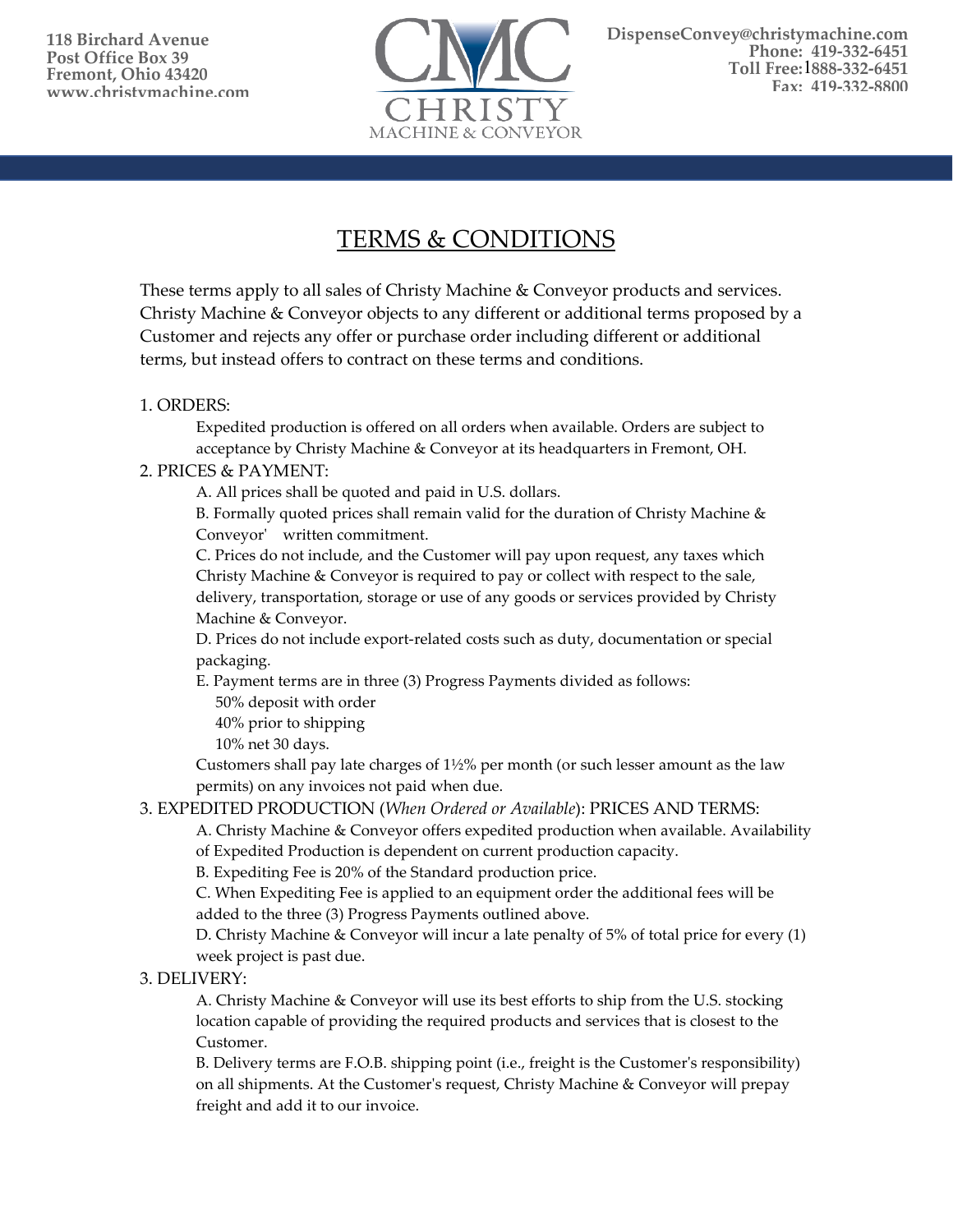C. Christy Machine & Conveyor will determine the method of shipment, choice of carrier and routing, unless the Customer specifies a preferred method of shipment prior to/at the time of order entry.

D. The Customer has the risk of loss as soon as Christy Machine & Conveyor turns the products over to the carrier. Insurance and claims for loss, damage or delay in transit are also the Customer's responsibility, even if Christy Machine & Conveyor prepays the freight charges.

E. Shipping dates are estimates and time is not of the essence.

#### 4. RETURNS, CANCELLATIONS, CHANGES:

A. All returns require Christy Machine & Conveyor' prior approval and a Returned Goods Authorization (RGA) number, which must be clearly noted on the outside of every return shipment. Returns must be made freight prepaid and are subject to restocking charges, unless waived by Christy Machine & Conveyor.

B. Orders may be canceled by the customer only at Christy Machine & Conveyor' discretion and are subject to such cancellation and restocking charges as Christy Machine & Conveyor may require. Cancellation requests must be received by Christy Machine & Conveyor in Fremont, OH.

C. Christy Machine & Conveyor may make changes in the design, composition and method of manufacture of its products without affecting Customer's obligations, except for changes in operational or dimensional specifications that result in the products no longer meeting the Customer's requirements.

### 5. STANDARD LIMITED WARRANTY:

A. Christy Machine & Conveyor warrants its products to be free from defects in materials and workmanship during the warranty period. Christy Machine & Conveyor will, at its option, repair, replace or refund the purchase price of any product returned by a Customer, freight prepaid, within the warranty period that proves, to Christy Machine & Conveyor' reasonable satisfaction, to

have been defective. The warranty period is 12-months from date of Christy Machine & Conveyor's invoice, with two exceptions: (1) For conveyor belting, the warranty period shall not exceed the product's expected useful life under actual operating conditions; and (2) For motorized pulleys sold to an OEM, the warranty period is 12-months from date of commissioning of the equipment incorporating the products (as established and confirmed in writing by the OEM).

B. This warranty does not apply to products which have been altered or repaired, except by Christy Machine & Conveyor, or which have been damaged, misused, improperly installed or used for inappropriate applications, or that have not been serviced or maintained as recommended by Christy Machine & Conveyor.

C. This warranty is in place of all other warranties, express or implied. THERE IS NO IMPLIED WARRANTY OF MERCHANT-ABILITY OR FITNESS FOR ANY PARTICULAR PURPOSE IN CONNECTION WITH THE SALE OF CHRISTY MACHINE & CONVEYOR PRODUCTS. This warranty is the Customer's sole and exclusive remedy for any defect in or malfunction of the products Christy Machine & Conveyor sells.

D. Christy Machine & Conveyor shall not be liable to any party for any incidental or consequential loss, damage or expense whatsoever, whether or not foreseeable, including property damage, lost profits or other economic injury, arising out of the installation, use or maintenance of Christy machine & Conveyor's products.

E. The Customer will hold Christy Machine & Conveyor harmless from claims of third parties arising out of express or implied warranties made by the Customer that are different from or additional to this Warranty.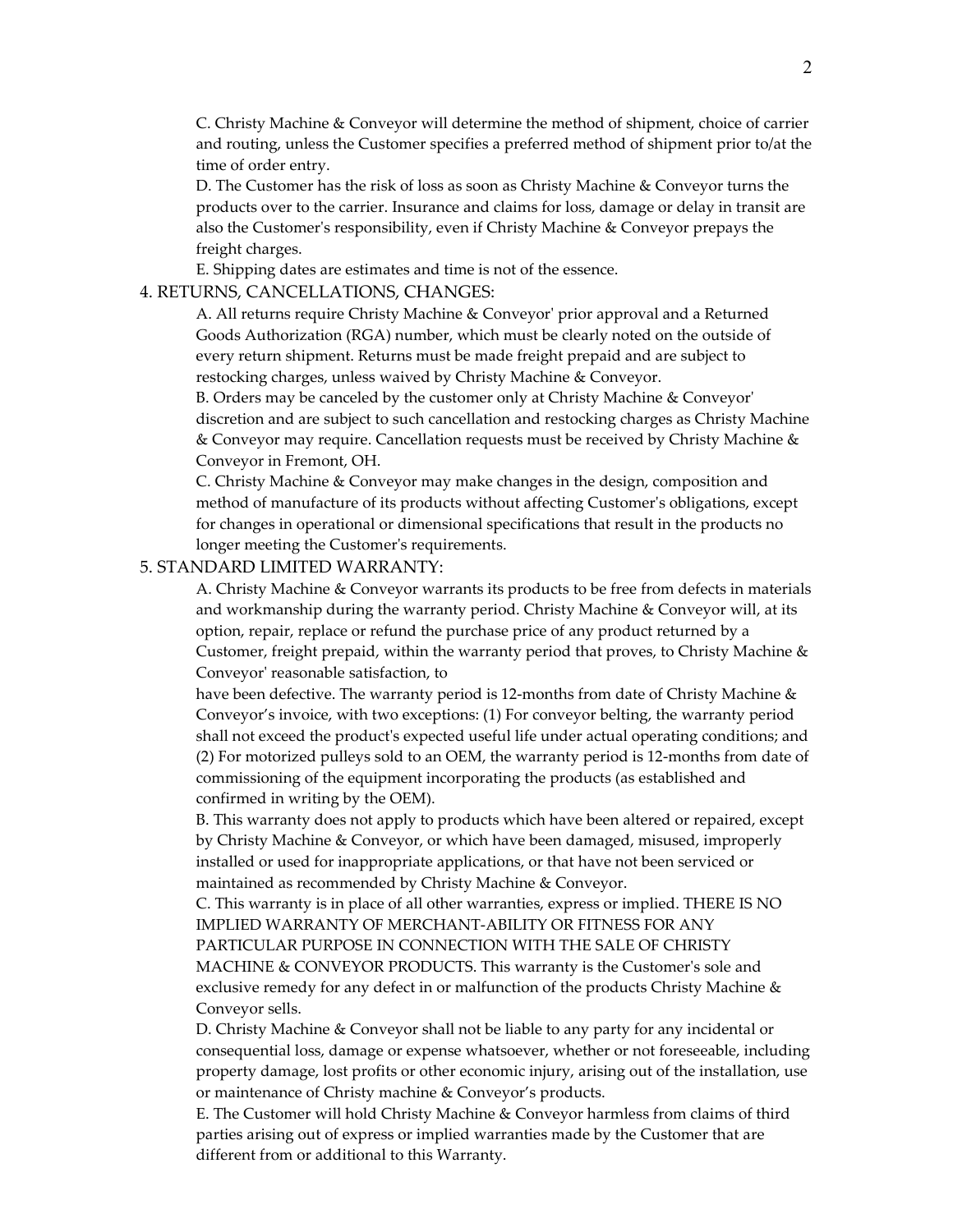#### 6. FORCE MAJEURE, INSTALLMENTS AND UNAUTHORIZED ALTERATIONS:

A. Christy Machine & Conveyor is not liable for any delay or failure of performance resulting from causes beyond Christy Machine & Conveyor's' control, such as: wars or civil disturbance, accident, weather, fire, flood or other acts of God, material shortages, strike or labor unrest, equipment breakdown, or governmental action.

B. If the Customer and Christy Machine & Conveyor have agreed that an order shall be shipped in installments, late delivery of one installment shall not entitle the Customer to reject subsequent installments.

C. The Customer will install and operate the products Christy Machine & Conveyor sells safely and in accordance with Christy Machine & Conveyor's instructions and warnings and will not remove or change any safety devices or warnings Christy Machine & Conveyor may have installed or provided.

D. The Customer shall indemnify and hold Christy Machine & Conveyor harmless from claims of or liabilities to third parties, including Customer's employees, for damages for personal injury, including death, or property damage allegedly caused by any product found to have been repaired, modified, altered or misused by the Customer (or any other party) without Christy Machine & Conveyor prior knowledge and approval, or resulting in whole or in part from the removal, disabling or change by the Customer (or any other party) of any safety devices or warnings Christy Machine & Conveyor may have installed, provided or recommended.

## 7. SECURITY FOR UNPAID PURCHASE PRICE:

The Customer represents to Christy Machine & Conveyor that it is solvent and able to pay its debts as they mature. To secure payment of any unpaid portion of a purchase price, Christy Machine & Conveyor retains security interest in the products sold and their proceeds. The Customer shall execute any documents and take any action Christy Machine & Conveyor reasonably requests in order to perfect or realize upon its security.

#### 8. NOTICES:

A. All communication between the Customer and Christy Machine & Conveyor concerning these Terms and Conditions of Sale must be in writing and delivered in person, by certified mail (return receipt requested), by private express delivery service (i.e. Fed Ex) or, if confirmed by one of the above, by e-Mail or FAX.

B. Such communications should be directed by the Customer to Christy Machine & Conveyor's offices in Fremont, OH; or by Christy Machine & Conveyor to the address specified on the Customer's order or acceptance of quotation.

## 9. REMEDIES, WAIVER, SEVERABILITY:

Christy Machine & Conveyor shall have all rights and remedies available to sellers under the law. Waivers are not effective unless in writing signed by the party to be charged. If any of these terms are found to be invalid or unenforceable, they shall be limited or deleted so as to make the remaining provisions enforceable.

# 10. GOVERNING LAW, DISPUTE RESOLUTION, TIME FOR BRINGING ACTION, LIMITATION OF DAMAGES

A. All sales will be governed by Ohio law. The provisions of the U.N. Convention on the International Sales of Goods shall not apply.

B. The Customer consents to the personal jurisdiction of and venue in any federal or state court in Sandusky County, Oh, for the adjudication of any controversy between Customer and Christy Machine & Conveyor arising out of or in connection with the sales of products and services by Christy Machine & Conveyor. The Customer waives any objection that such court is an inconvenient forum.

C. Any action by a Customer against Christy Machine & Conveyor for breach of the contract of sale or for any other claim relating to the products or services Christy